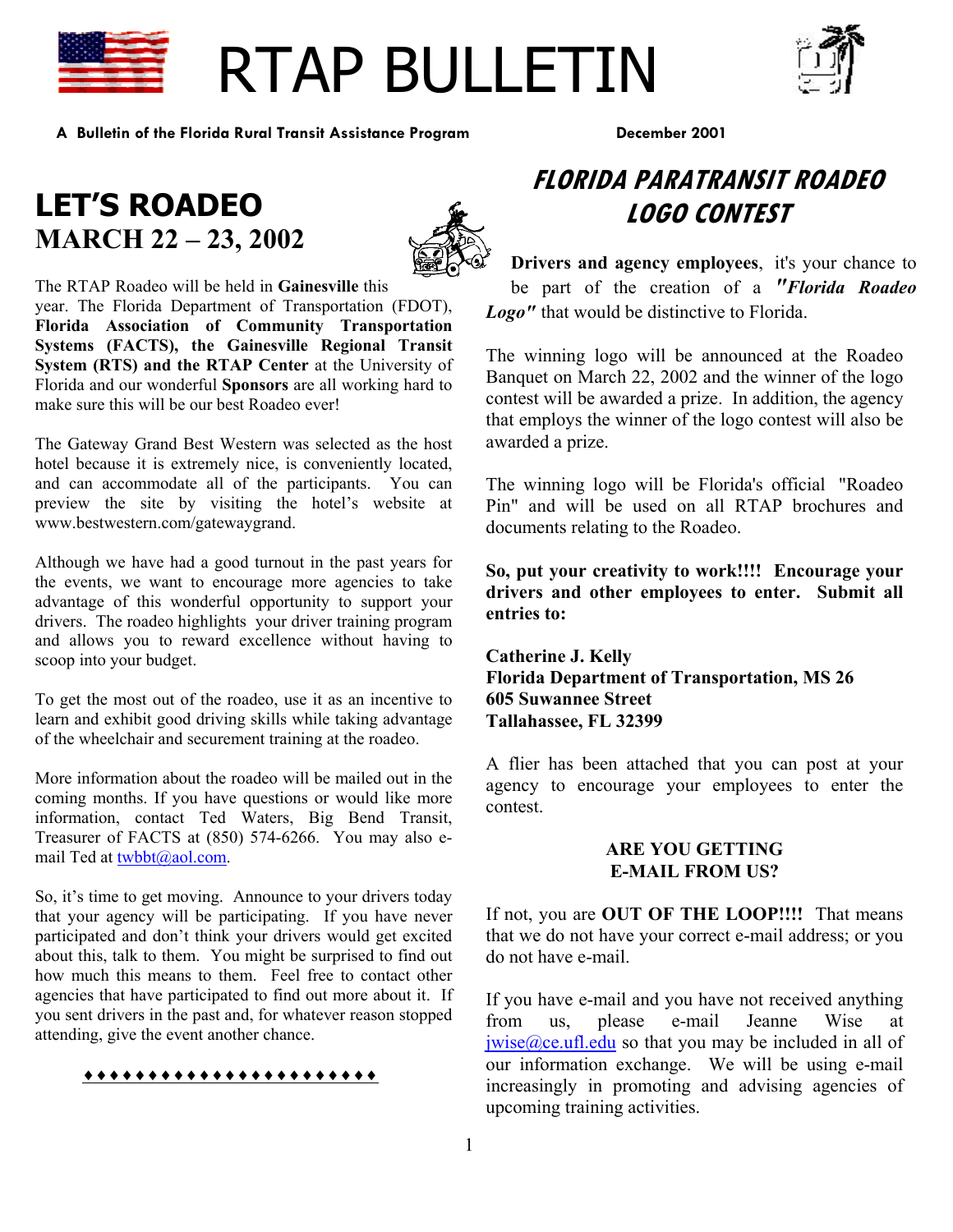

#### **Toolkit for Medical Transportation**

The RTAP Resource Center has extra copies of the Toolkit for Medical Transportation on CD that was developed by CTAA to assist agencies with developing their programs and policies.

We printed out the Introduction to the document along with the Table of Contents and attached them to this bulletin so that you can decide if you can use the tool in your program.

To obtain a copy of this CD, fax a request Jeanne Wise at (352) 392-3224 or send her an e-mail at [jwise@ce.ufl.edu](mailto:jwise@ce.ufl.edu).

#### **MOBILE TRAINING PROGRAM**

The Florida RTAP Center has been conducting the Mobile Training Program for six years now and each year, more agencies are taking advantage of this opportunity. We will work with you to arrange refresher training for **your** drivers at **your** agency at **your** convenience at **no cost**. We work with you to decide how much time your agency will have to conduct the training and what needs to be included.

Courses offered through the mobile training program are defensive driving, safe lift operation, wheelchair securement, passenger restraint, passenger assistance, sensitivity, customer relations, bloodborne pathogens, ADA awareness and substance abuse awareness.

We can also provide a course in your area for your trainers in using the Florida Paratransit Driver's Qualification Program. This course would provide awareness and materials to your agency's trainer on how to train adults in small groups or one-on-one and how to evaluate skill transfer. It would also provide guidance on record-keeping and the importance of training documentation.

To arrange for a training session at your agency or in your area, give Jeanne Wise a call (352) 392-2371, ext. 226 or send her an e-mail at jwise@ce.ufl.edu.

#### **TRAINING ON REVISIONS TO 49CFR PART 655**

**The FDOT has arranged for FTA to conduct training on the revisions to 49CFR Part 655 in Tampa on February 7, 2002. The training session will be conducted at the Blaise F. Alfano Conference Center.** 

**The objective of the training is to provide participants with the technical knowledge necessary to perform a comprehensive assessment of their drug and alcohol testing programs to ensure compliance with the rule. The intended audience is Drug and Alcohol Program Managers.** 

**Pre-registration is required but there is no fee. An agenda for this training is attached. You may register on-line by going to [http://transit](http://transit-safety.volpe.dot.gov/training/Conferences.asp)[safety.volpe.dot.gov/training/Conferences.asp](http://transit-safety.volpe.dot.gov/training/Conferences.asp) or call Jennifer Whalley at 617-494-3898.** 

#### **WHEELCHAIR SECUREMENT AND PASSENGER RESTRAINT SYSTEMS TRAINING**

In the past few years, we have conducted a series of trainthe-trainers for wheelchair securement and passenger restraint systems. Our training was basic, focusing on how to train and proper techniques. We used local systems buses and reviewed a number of different styles of buses and restraint systems.

We have decided this year to offer courses conducted by the manufacturers that will offer their certification to the participants. Since the state vehicle procurement program offers two different manufacturers for the systems, we will be offering two different courses in four areas of the state. We also know that many agencies have both systems in their fleet. We are encouraging all of you to send your trainers and managers to these training classes. Tentative schedule with locations is shown on the Upcoming Training Schedule on page 3.

To get information on how to register your participants, email [jwise@ce.ufl.edu](mailto:jwise@ce.ufl.edu) or fax a request to Jeanne Wise at (352) 392-3224. Exact locations and times are still being coordinated.